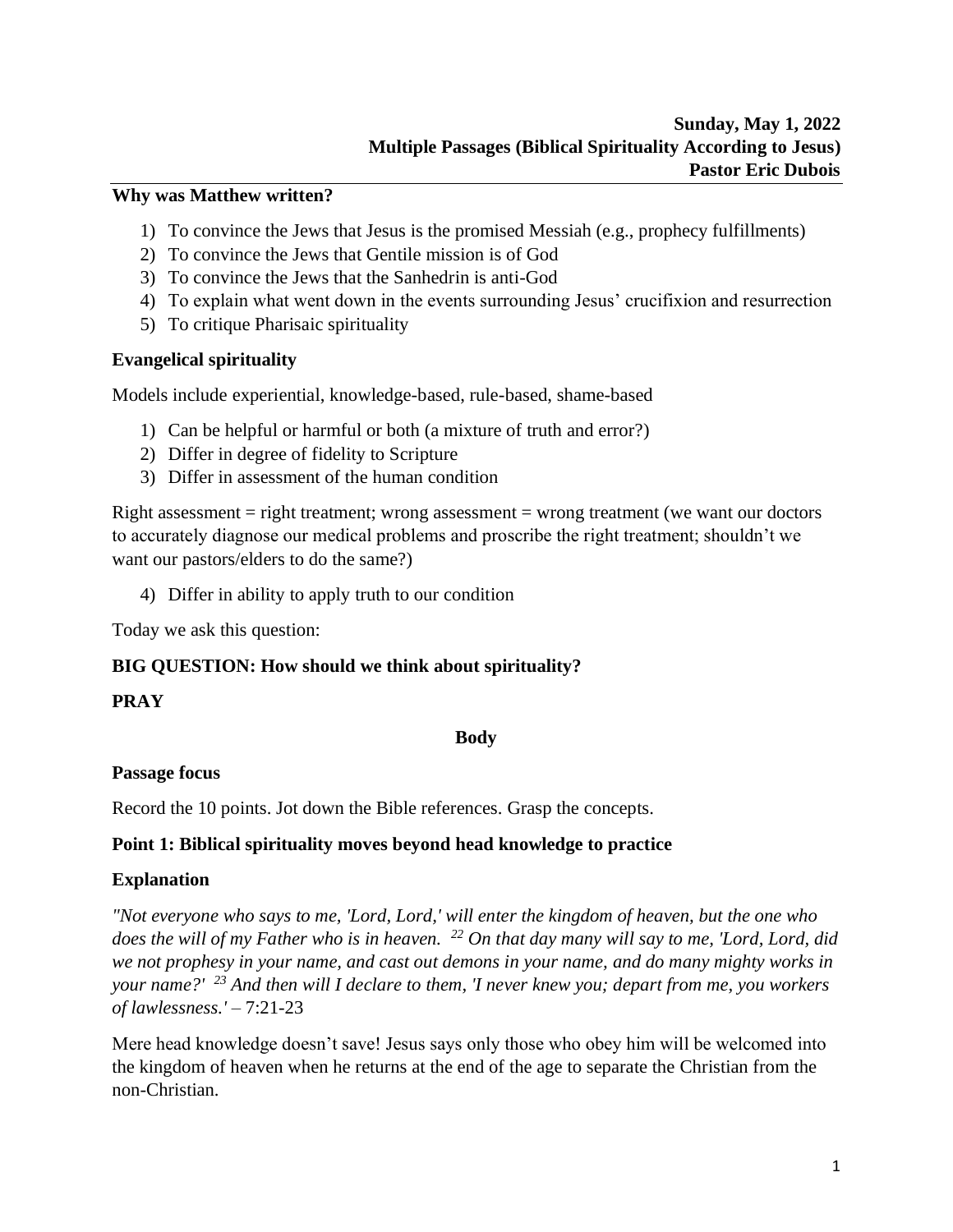*Then Jesus told his disciples, "If anyone would come after me, let him deny himself and take up his cross and follow me. <sup>25</sup> For whoever would save his life will lose it, but whoever loses his life for my sake will find it. <sup>26</sup> For what will it profit a man if he gains the whole world and forfeits his life? Or what shall a man give in return for his life? <sup>27</sup> For the Son of Man is going to come with his angels in the glory of his Father, and then he will repay each person according to what he has done.* – 16:24-27

Eternal life hangs in the balance. Jesus is talking about salvation from judgment when he returns at the end of the age. Jesus doesn't say believe these facts and you'll be saved. Jesus says if you follow me you'll be saved.

Jesus teaches that true faith results in works. We could say Jesus equates faith with self-denial, suffering for Jesus, and following Jesus' teachings. Jesus understands faith to be a changed response to God that we can reasonably observe.

Jesus says you can tell whether or not a person is a Christian by how they live. Do they do the Father's will? Do they practice lawlessness? Have they denied themselves? Are they suffering for Jesus' sake? Are they following Jesus? These are some of the questions Jesus would have us ask.

At prayer meetings I've asked you whether or not the person you're requesting prayer for is a Christian. It's not that I have a problem praying for non-Christians. I encourage your concern for non-Christians. It's just that if we care about a person's physical needs we should also care about their spiritual needs.

# **Point 2: Biblical spirituality focuses on the heart**

# **Explanation**

Heart = our inner self, our desires, our affections (what we love), our feelings, our intentions

*Blessed are those who hunger and thirst for righteousness, for they shall be satisfied.* – 5:6

Christianity is life lived with the right longings. Sanctification is a matter of bringing our longings in line with God's will.

*They do all their deeds to be seen by others. For they make their phylacteries broad and their fringes long, <sup>6</sup> and they love the place of honor at feasts and the best seats in the synagogues <sup>7</sup> and greetings in the marketplaces and being called rabbi by others.* – 23:5-7

Motivations matter. We need to want the right things, not just do the right things. Wrong loves  $=$ wrong spirituality. What we love drives our behavior. Love for a pet causes people to fork over huge sums of money for their treatment.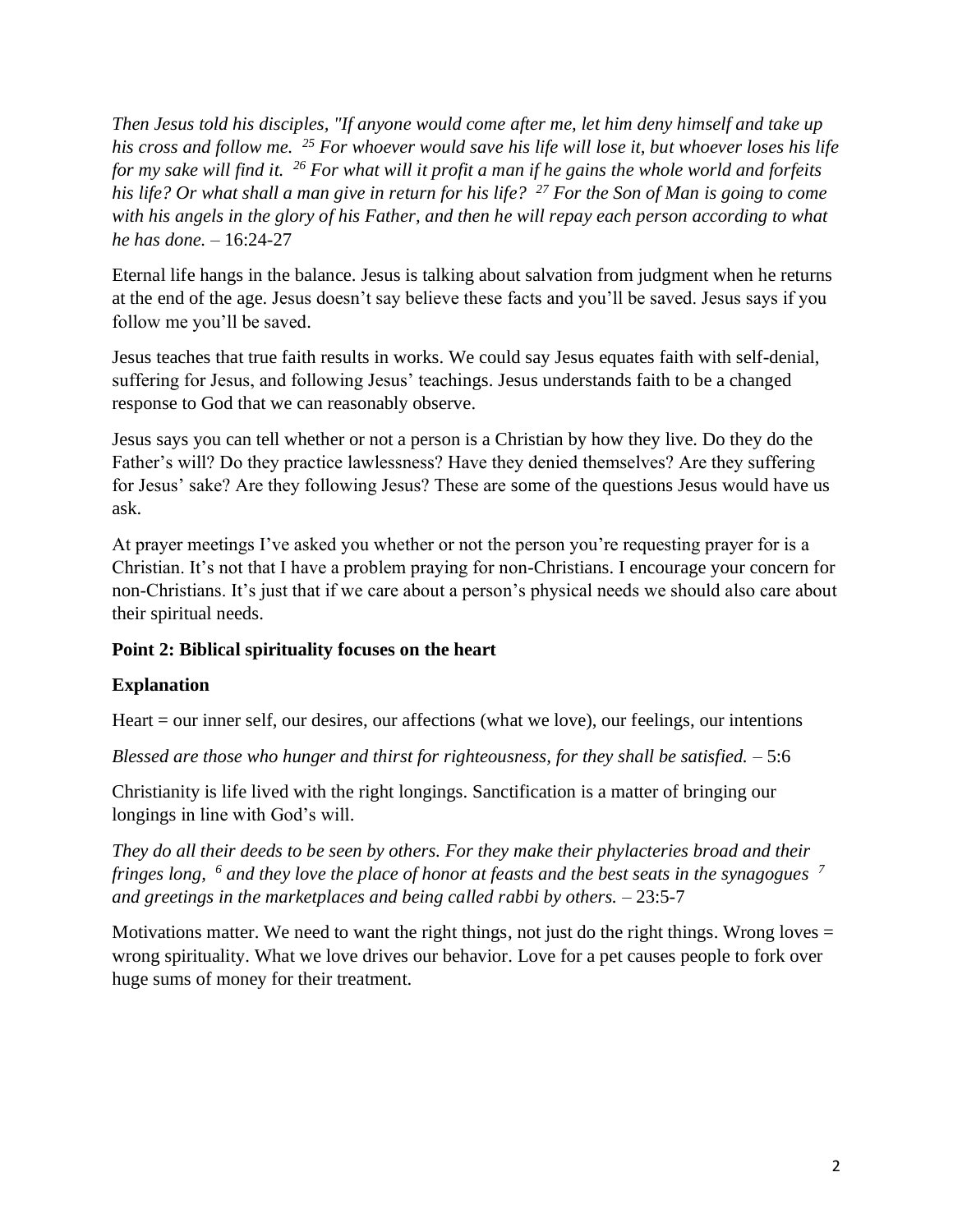*Woe to you, scribes and Pharisees, hypocrites! For you clean the outside of the cup and the plate, but inside they are full of greed and self-indulgence. <sup>26</sup> You blind Pharisee! First clean the inside of the cup and the plate, that the outside also may be clean. <sup>27</sup> "Woe to you, scribes and Pharisees, hypocrites! For you are like whitewashed tombs, which outwardly appear beautiful, but within are full of dead people's bones and all uncleanness. <sup>28</sup> So you also outwardly appear righteous to others, but within you are full of hypocrisy and lawlessness.* – 23:25-28

God is in the business of transforming our desires, loves, motivations. God wants more than external obedience.

## **Point 3: Biblical spirituality responds to God in humility**

*Truly, I say to you, unless you turn and become like children, you will never enter the kingdom of heaven. <sup>4</sup> Whoever humbles himself like this child is the greatest in the kingdom of heaven.* – 18:3-4

We relate to God like a child relates to a parent. Trusting for provision and protection. Stance of neediness. Stance of learner. A six year old doesn't teach their parent how to drive. We come to God as people in need of his help to fix our ruined hearts.

*Come to me, all who labor and are heavy laden, and I will give you rest. <sup>29</sup> Take my yoke upon you, and learn from me, for I am gentle and lowly in heart, and you will find rest for your souls. <sup>30</sup> For my yoke is easy, and my burden is light.* – 11:28-30

We come to God as learners. As needy sinners! We need correction, perspective, direction, etc. In Jesus we find rest for our souls (= heart). Rest from the disturbance within (e.g., fears, greed, selfishness, despair).

# **Point 4: Biblical spirituality responds to God in faith**

### **Explanation**

Faith means to trust God. His promises. His character. His Word (the Bible). Jesus issues soft rebukes when he detects little faith.

*But if God so clothes the grass of the field, which today is alive and tomorrow is thrown into the oven, will he not much more clothe you, O you of little faith? <sup>31</sup> Therefore do not be anxious, saying, 'What shall we eat?' or 'What shall we drink?' or 'What shall we wear?' <sup>32</sup> For the Gentiles seek after all these things, and your heavenly Father knows that you need them all. <sup>33</sup> But seek first the kingdom of God and his righteousness, and all these things will be added to you. <sup>34</sup> "Therefore do not be anxious about tomorrow, for tomorrow will be anxious for itself. Sufficient for the day is its own trouble.* – 6:30-34

Worry about basic provisions reveals little faith. Jesus says if God cares about the natural world (grass) he'll care for you. God knows what you need don't worry about tomorrow. But do worry about obeying God.

To seek first the kingdom of God and his righteousness means to seek to bring our lives under God's rule and live according to kingdom ethics.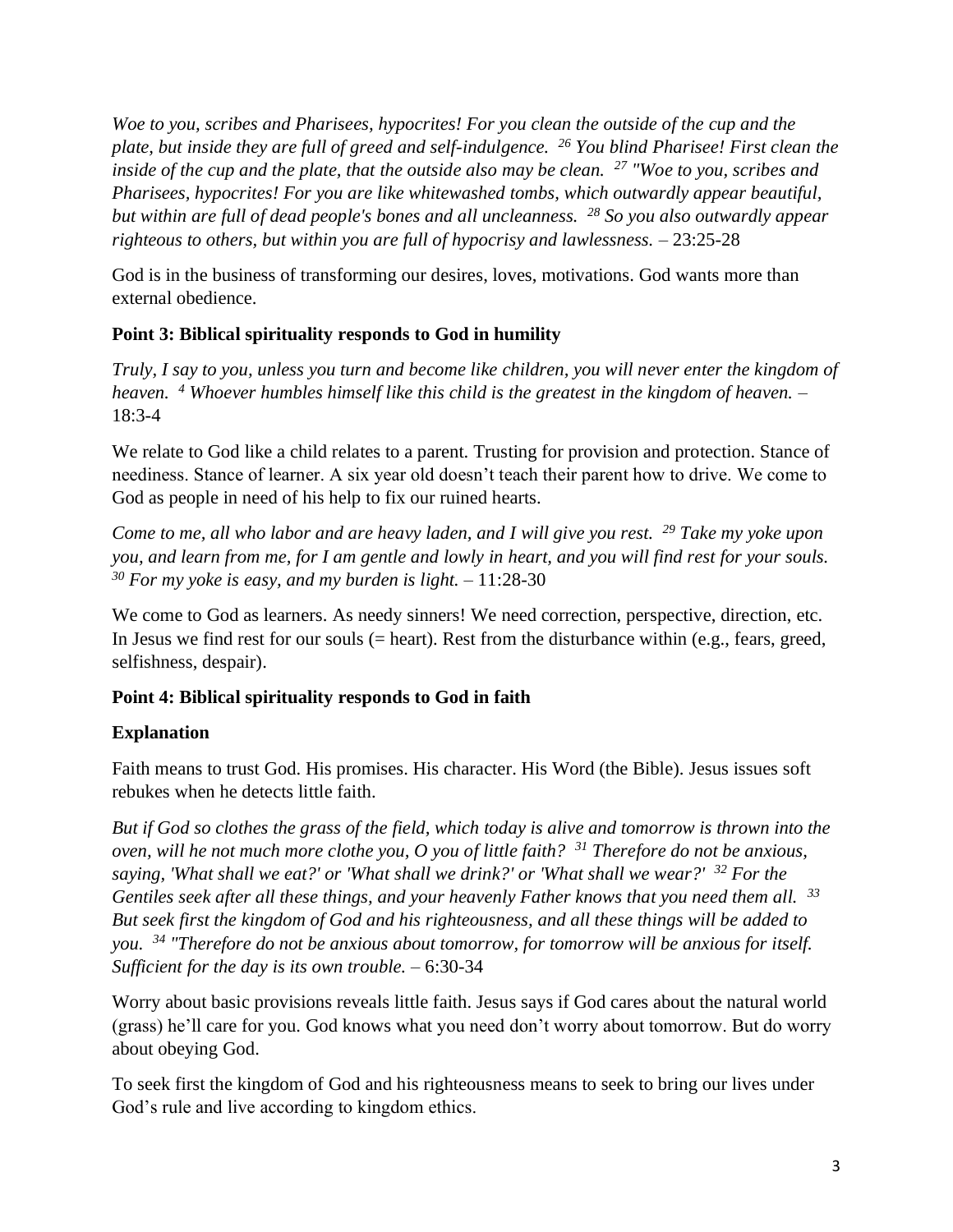*He* [Jesus walking on water] *said, "Come." So Peter got out of the boat and walked on the water and came to Jesus. <sup>30</sup> But when he saw the wind, he was afraid, and beginning to sink he cried out, "Lord, save me." <sup>31</sup> Jesus immediately reached out his hand and took hold of him, saying to him, "O you of little faith, why did you doubt?"* – 14:29-31

Circumstances (the wind) caused Peter to doubt. When we take our eyes off Jesus (his care, his goodness, his ability) and fix our sight on our circumstances, our faith shrinks.

# **Point 5: Biblical spirituality seeks to glorify God**

### **Explanation**

*Pray then like this: "Our Father in heaven, hallowed be your name. <sup>10</sup> Your kingdom come, your will be done, on earth as it is in heaven."* – 6:9-10

We want to see God honored and obeyed because we treasure God. On reason we live righteously in public is because we want to see others glorify (ascribe worth, honor) to God.

*In the same way, let your light shine before others, so that they may see your good works and give glory to your Father who is in heaven.* – 5:16

That's a God-centered motive for obedience.

#### **Point 6: Biblical spirituality judges oneself before judging others**

#### **Explanation**

*"Judge not, that you be not judged. <sup>2</sup> For with the judgment you pronounce you will be judged, and with the measure you use it will be measured to you. <sup>3</sup> Why do you see the speck that is in your brother's eye, but do not notice the log that is in your own eye? <sup>4</sup> Or how can you say to your brother, 'Let me take the speck out of your eye,' when there is the log in your own eye? <sup>5</sup> You hypocrite, first take the log out of your own eye, and then you will see clearly to take the speck out of your brother's eye."* – 7:1-5

Don't point out minor sin in others when major sin is present in your life. This doesn't mean don't ever challenge or rebuke a brother when they sin. You can help your brother with their speck, but not until you've first dealt with your own log (repentance). In other words, deal with your own heart first. Be more alert to your own faults.

### **Point 7: Biblical spirituality extends mercy to sinners**

### **Explanation**

### *Blessed are the merciful, for they shall receive mercy.* – 5:7

The merciful will receive mercy at the end of the age when Jesus returns. Why? Because those who've experienced God's mercy are merciful to other sinners. In other words, it's assumed recipients of God's mercy show mercy to others.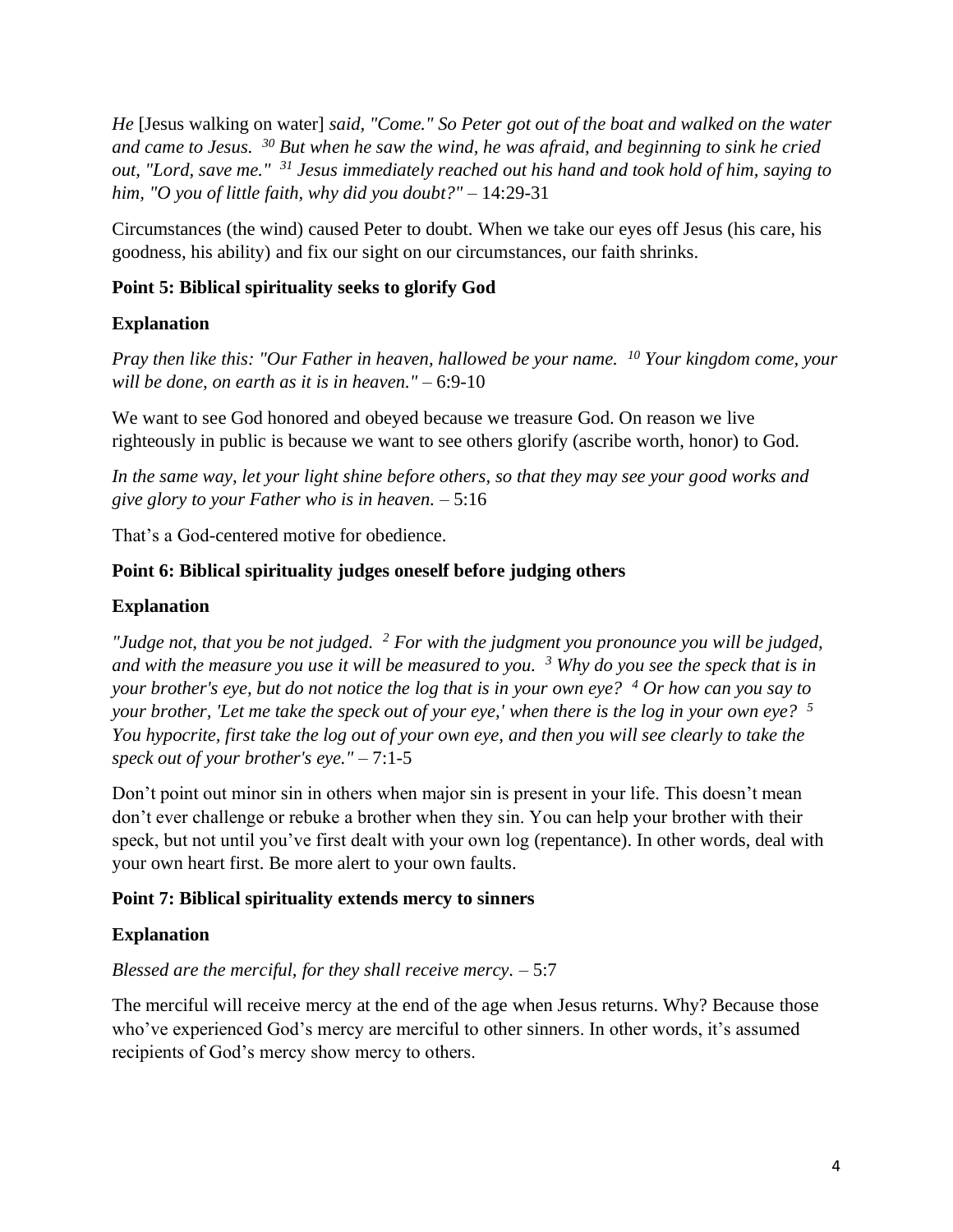*for this is my blood of the covenant, which is poured out for many for the forgiveness of sins.* – 26:28

Jesus died so that we could be forgiven. On the cross, Jesus died in our place as a substitute so that we wouldn't have to suffer the penalty our sins deserve. Being just, God had to punish our sin. In his mercy, Jesus took the wrath we deserve, if we repent and believe. In other words, God is merciful to sinners. God delights in forgiving sinners. God delights when we're merciful.

# **Point 8: Biblical spirituality engages the world with gospel optimism**

# **Explanation**

*In the same way, let your light shine before others, so that they may see your good works and give glory to your Father who is in heaven.* – 5:16

Some will repent and follow Jesus because of our public obedience to God.

*As for what was sown on good soil, this is the one who hears the word and understands it. He indeed bears fruit and yields, in one case a hundredfold, in another sixty, and in another thirty*. – 13:23

In the parable of the soils, one of the four soils responded positively to God's Word  $=$  some believe when they hear!

*And I tell you, you are Peter, and on this rock I will build my church, and the gates of hell shall not prevail against it.* – 16:18

Jesus is at work building his church. Shouldn't we expect him to work in our midst?

*<sup>19</sup> Go therefore and make disciples of all nations, baptizing them in the name of the Father and of the Son and of the Holy Spirit, <sup>20</sup> teaching them to observe all that I have commanded you. And behold, I am with you always, to the end of the age."* – 28:18-20

Jesus commands us to make disciples and he's with us in the mission = disciples will be made as we go.

One thing I've discovered in Matthew is that there's much reason for optimism in proclaiming the gospel. Optimism, not guilt or shame, should drive our evangelism.

# **Point 9: Biblical spirituality is communal**

# **Explanation**

*If your brother sins against you, go and tell him his fault, between you and him alone. If he listens to you, you have gained your brother. <sup>16</sup> But if he does not listen, take one or two others along with you, that every charge may be established by the evidence of two or three witnesses. <sup>17</sup> If he refuses to listen to them, tell it to the church. And if he refuses to listen even to the church, let him be to you as a Gentile and a tax collector.* – 18:15-17